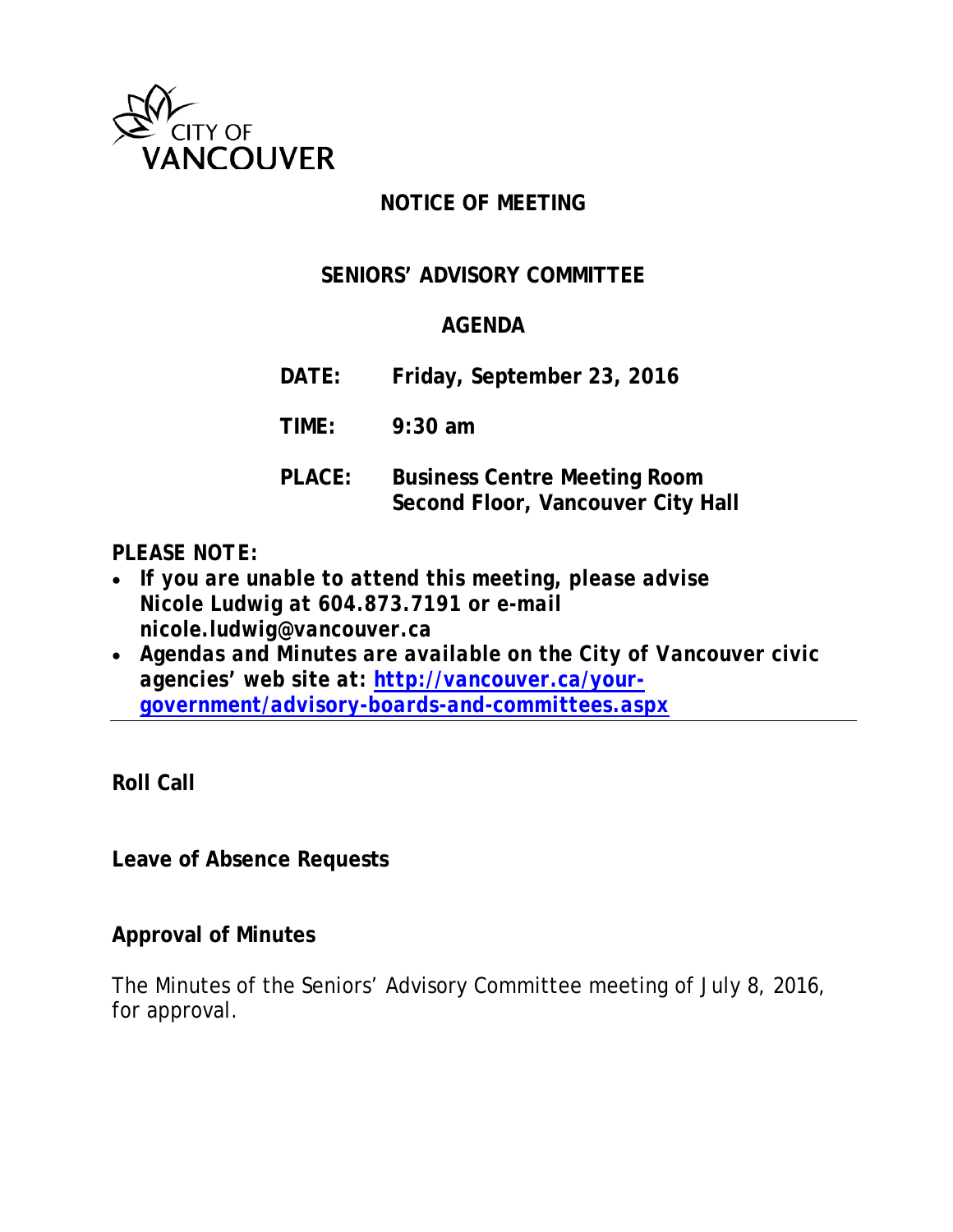#### **1. Barrier Free BC 9:35-9:45**

The Committee consider follow-up on the motion "Barrier-Free BC", approved at the Seniors' Advisory Committee meeting on May 20, 2016.

Note: please see **page 7, item 5a** of the [May 20, 2016, Seniors' Advisory](http://vancouver.ca/docs/council/sadv20160521min.pdf)  [Committee minutes.](http://vancouver.ca/docs/council/sadv20160521min.pdf)

#### **2. Social Isolation and Loneliness Amongst Seniors (SILAS) 9:45-9:55**

The Committee to consider a motion related to Social Isolation and Loneliness Amongst Seniors (SILAS).

**3. An Age-Friendly Arbutus Corridor 9:55-10:05**

The Committee to consider a motion related to the Arbutus Corridor.

**4. Public Washrooms 10:05-10:15**

The Committee to consider a motion related to Public Washrooms.

**5. Fair Haven United Church Homes Society 10:15-10:45**

Carol Mothersill and Virginia Bird, Fair Haven United Homes Society, to provide a presentation on this matter.

| Committee Liaison Updates<br>6. | $10:15-11$ |
|---------------------------------|------------|
|---------------------------------|------------|

- *a. Council Liaison*
- *b. School Board Liaison*
- *c. Park Board Liaison*
- *d. Vancouver Public Library Liaison*
- *e. Staff Liaison*